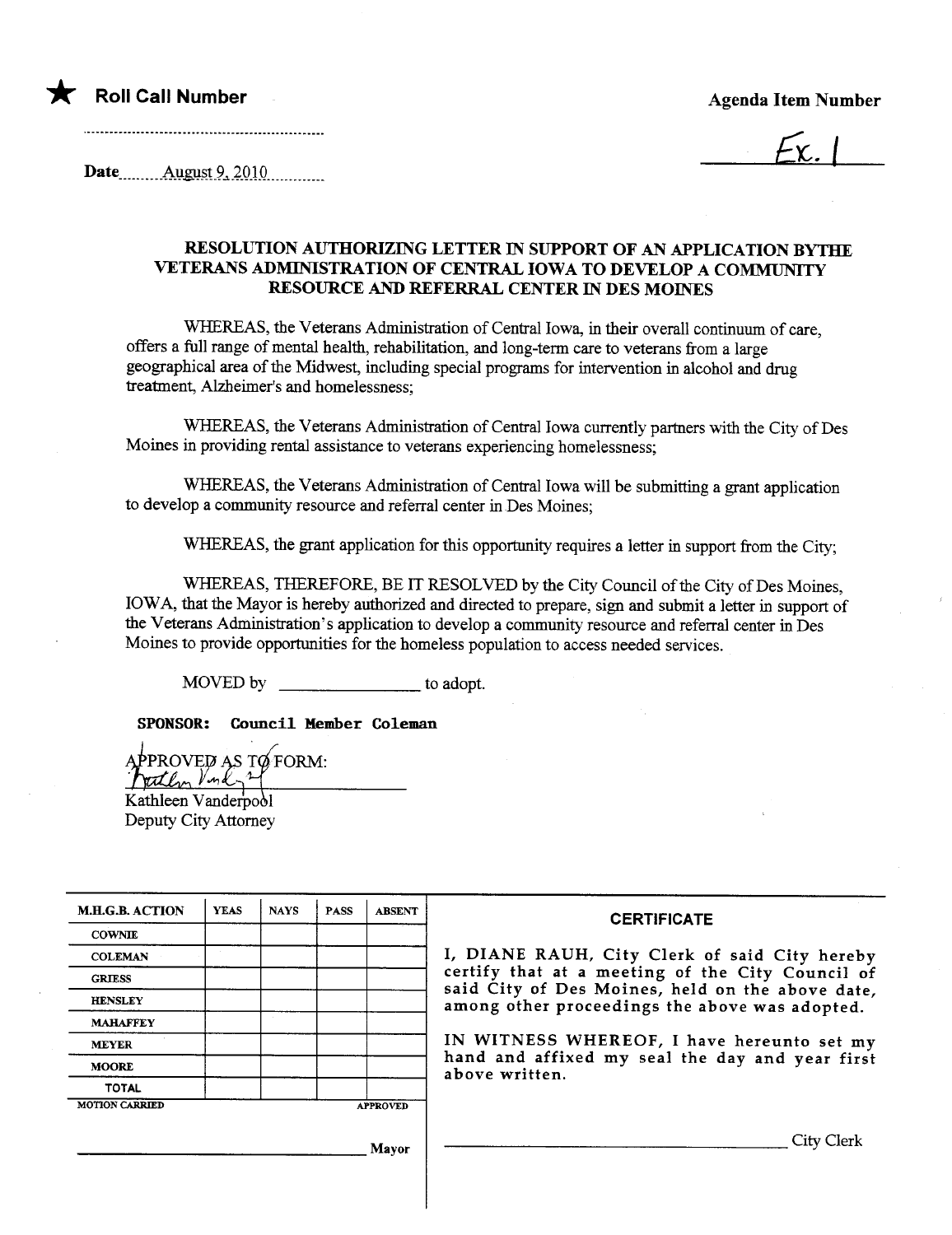

T. M. Franklin Cownie Mayor

ALL-AMERICA CITY 1949, 1976, 1981 2003

City Hall

400 Robert D. Ray Drive

Des Moines, IA 50309-1891

Phone (515) 283-4944

Fax (515) 237-1806

August 9,2010

Lisa M. Pape, LISW National Director Mental Health Homeless and Residential Rehabilitation Treatment Services

Re: Veterans Administration of Central Iowa Proposal to develop a Community Resource and Referral Center in Des Moines Iowa.

Dear Ms. Pape,

On Monday, August 9,2010, the Des Moines City Council approved a letter of support for the proposal by the Veterans Administration to develop a Community Resource and Referral Center in Des Moines, Iowa. The City has actively supported efforts to end homelessness in our city and to foster community efforts to provide every opportunity for the homeless to access needed services.

In recent months, community leaders have discussed the issue of homelessness in central Iowa, much of which is evidenced in the City of Des Moines. These discussions have been multi-faceted and engaged community leaders, organizations, planning groups and advocates in identifying factors and solutions to the growing population of homeless.

It is essential for the community to continue to work together on a long term strategy to address homelessness, make the best use of the available resources and ensure that implementation occurs in a manner that is coordinated and effective. Given the many agencies and organizations involved in providing services to the homeless population, coordination and collaboration at the local level is essential to guide our efforts and maximize the use of our collective funding.

During a joint meeting on April 26, 2010, the Homeless Coordinating Council was established by joint action of the Des Moines City Council and the Polk County Board of Supervisors. The Homeless Coordinating Council is comprised of the Mayor of Des Moines, two members of the Des Moines City Council and two members from the Polk County Board of Supervisors.

The Des Moines City Council strongly supports the Veterans Administration's development of a one stop Community Resource and